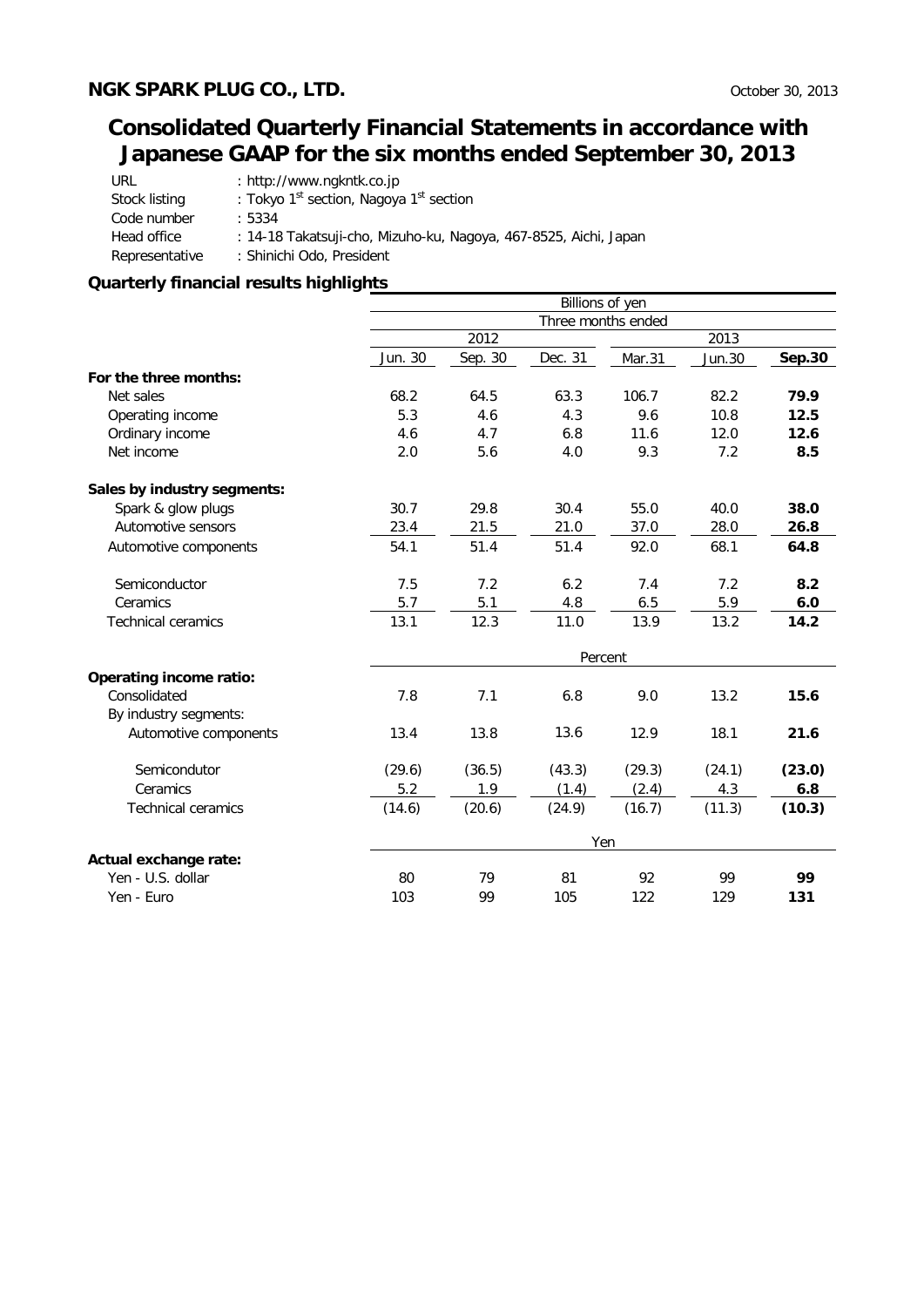# **Forecast for the fiscal year ending March 31, 2014**

|                              | Forecast of fiscal year ending March 31, 2014 |                           |                 |               |              |                            |  |
|------------------------------|-----------------------------------------------|---------------------------|-----------------|---------------|--------------|----------------------------|--|
|                              |                                               | <b>Technical ceramics</b> |                 |               |              | (Reference)<br>Fiscal year |  |
|                              | Automotive<br>components                      | Semiconductor             | Ceramics        | <b>Others</b> | Consolidated | ended<br>March 31, 2013    |  |
|                              |                                               |                           | Millions of yen |               |              |                            |  |
| Net Sales                    | 266,760                                       | 29,780                    | 23,520          | 3.940         | 324,000      | 302,798                    |  |
| Operating income             | 53,650                                        | (7,940)                   | 1,290           | 0             | 47,000       | 23,754                     |  |
| Ordinary income              |                                               |                           |                 |               | 48,500       | 27,674                     |  |
| Net income                   |                                               |                           |                 |               | 30,000       | 20,909                     |  |
| Depreciation                 | 10.074                                        | 1.661                     | 954             | 11            | 12,700       | 12,798                     |  |
| Capital expenditure          | 45,383                                        | 6,381                     | 2,535           |               | 54,300       | 24,012                     |  |
|                              |                                               |                           |                 |               | Yen          |                            |  |
| Net income per share (Basic) |                                               |                           |                 |               | 137.83       | 96.06                      |  |
| Dividend per share           |                                               |                           |                 |               | 26.00        | 22.00                      |  |

Note 1: The above forecast is revised from the one disclosed on May 8, 2013

2: Assumed exchange rates in the latter half of this fiscal year are;<br>1 U.S. dollar =  $95$  Yen 1 Euro = 125 Yen

1 U.S. dollar =  $95$  Yen

#### **Reason for the revision:**

Due to the circumstances such as the yen weaker than our assumption, we revise our forecast for this fiscal year as above.

#### **Disclaimer regarding forward-looking statements.**

This document contains forward-looking statements that are based on management's estimates, assumptions and projections at the time of release. Some factors, which include, but are not limited to, the risks and uncertainty associated with the worldwide economy, currency fluctuation and competitive activity could cause actual results to differ materially from expectations. We therefore caution readers that these statements should not be interpreted as representation that quantitative or qualitative objective therein will be fulfilled.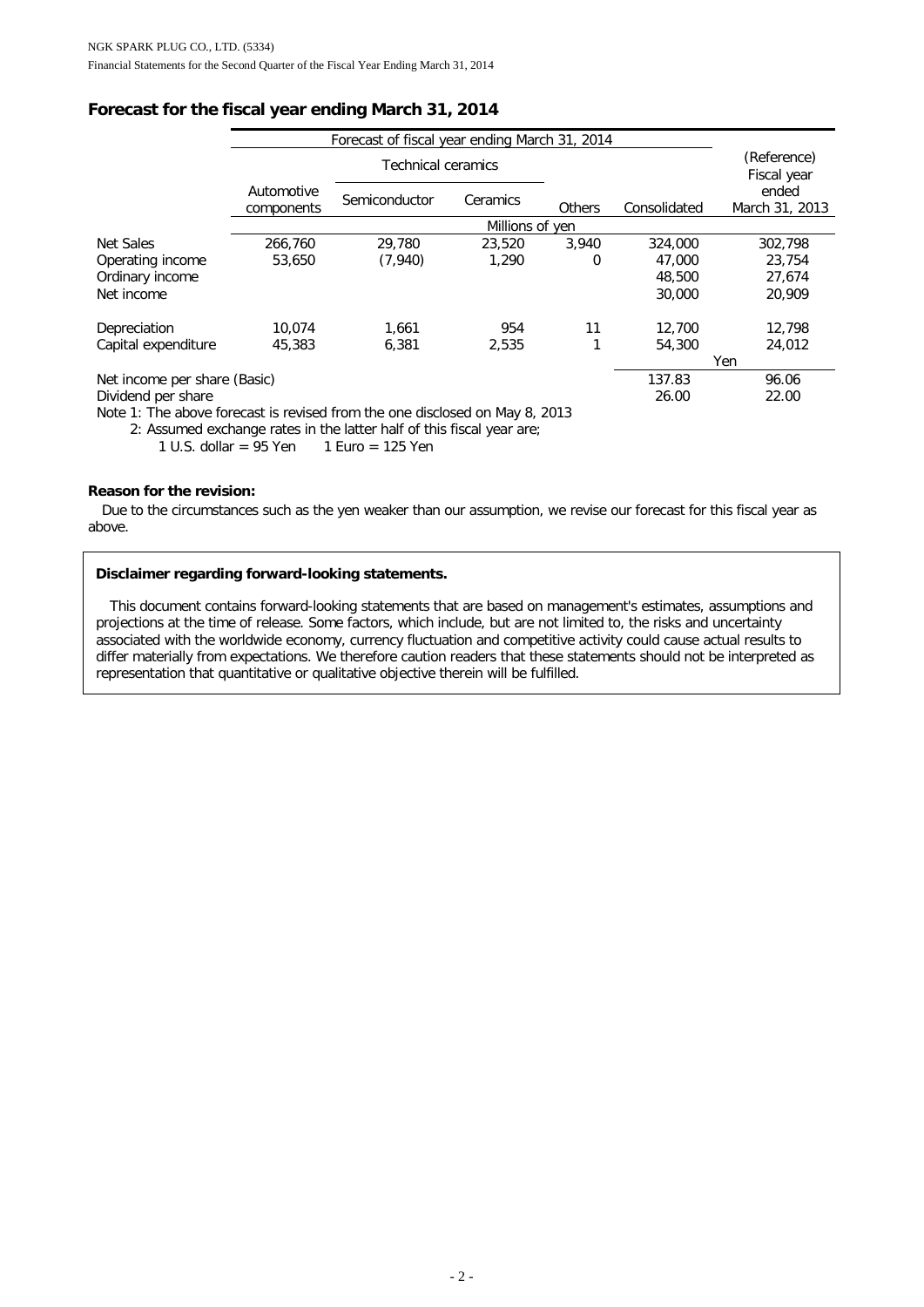## **Consolidated Quarterly Balance Sheets September 30, 2013 and March 31, 2013**

|                                        | Millions of yen |                    |  |  |
|----------------------------------------|-----------------|--------------------|--|--|
|                                        | March 31, 2013  | September 30, 2013 |  |  |
| Assets                                 |                 |                    |  |  |
| Current assets                         |                 |                    |  |  |
| Cash and deposits                      | 24,557          | 30,231             |  |  |
| Notes and accounts receivable-trade    | 53,103          | 59,400             |  |  |
| Short-term investment securities       | 46,079          | 74,035             |  |  |
| Inventories                            | 67,845          | 66,820             |  |  |
| Deferred tax assets                    | 8,805           | 10,950             |  |  |
| Other                                  | 10,148          | 10,915             |  |  |
| Allowance for doubtful accounts        | (299)           | (359)              |  |  |
| Total current assets                   | 210,240         | 251,993            |  |  |
| Noncurrent assets                      |                 |                    |  |  |
| Property, plant and equipment          |                 |                    |  |  |
| Buildings and structures, net          | 40,334          | 41,785             |  |  |
| Machinery, equipment and vehicles, net | 30,157          | 34,630             |  |  |
| Land                                   | 15,131          | 15,082             |  |  |
| Construction in progress               | 8,966           | 17,518             |  |  |
| Other, net                             | 2,484           | 2,567              |  |  |
| Total property, plant and equipment    | 97,073          | 111,583            |  |  |
| Intangible assets                      |                 |                    |  |  |
| Software                               | 3,590           | 3,301              |  |  |
| Other                                  | 235             | 246                |  |  |
| Total intangible assets                | 3,826           | 3,547              |  |  |
| Investments and other assets           |                 |                    |  |  |
| Investment securities                  | 52,770          | 60,072             |  |  |
| Deferred tax assets                    | 925             | 760                |  |  |
| Other                                  | 1,755           | 2,267              |  |  |
| Allowance for doubtful accounts        | (103)           | (103)              |  |  |
| Total investments and other assets     | 55,347          | 62,996             |  |  |
| <b>Total noncurrent assets</b>         | 156,248         | 178,128            |  |  |
| Total assets                           | 366,489         | 430,121            |  |  |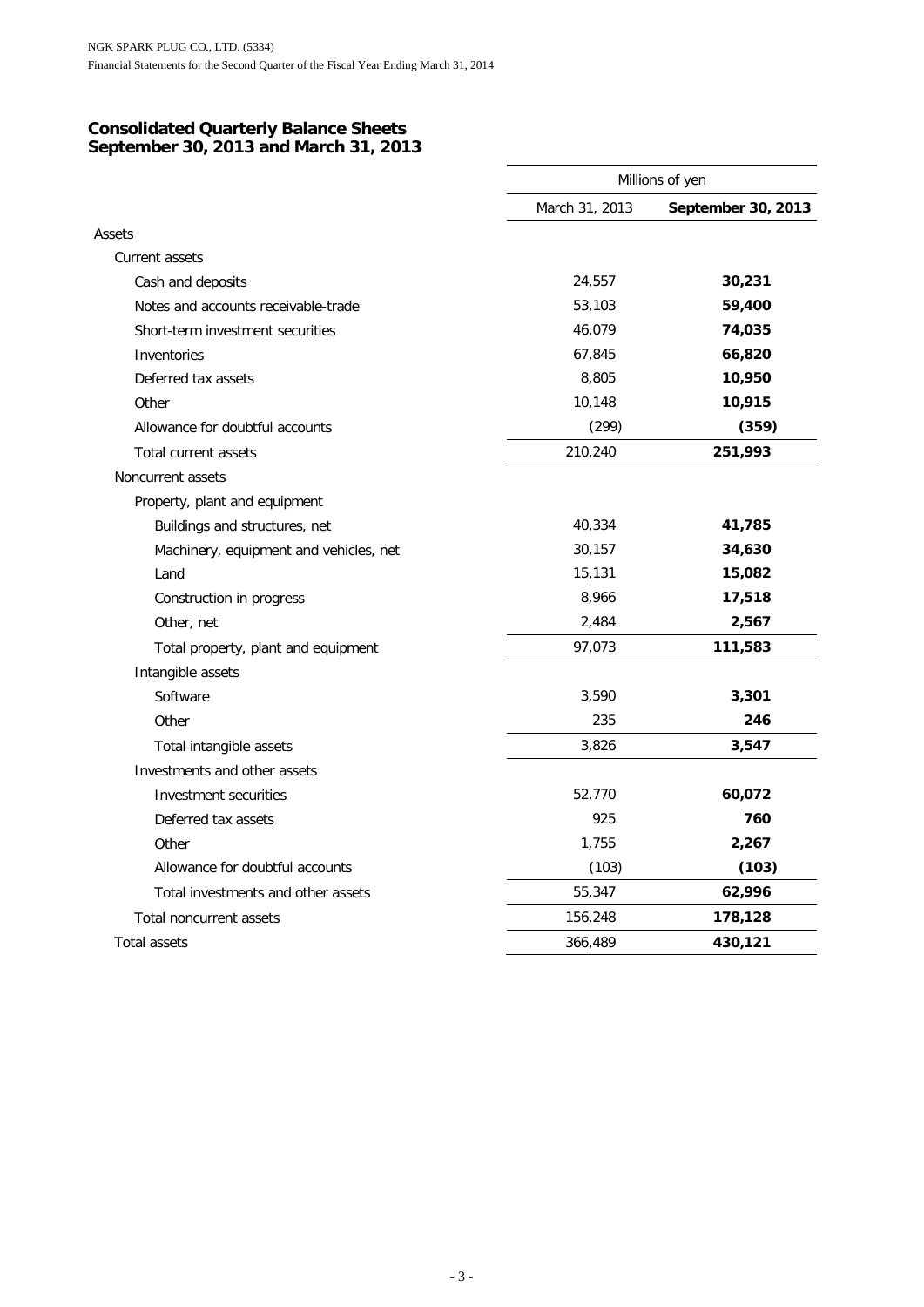#### NGK SPARK PLUG CO., LTD. (5334)

Financial Statements for the Second Quarter of the Fiscal Year Ending March 31, 2014

|                                                       | Millions of yen |                    |  |  |
|-------------------------------------------------------|-----------------|--------------------|--|--|
|                                                       | March 31, 2013  | September 30, 2013 |  |  |
| Liabilities                                           |                 |                    |  |  |
| <b>Current liabilities</b>                            |                 |                    |  |  |
| Accounts payable-trade                                | 18,814          | 24,359             |  |  |
| Short-term loans payable                              | 1,432           | 1,553              |  |  |
| Current portion of bonds                              |                 | 10,000             |  |  |
| Lease obligations                                     | 302             | 269                |  |  |
| Income taxes payable                                  | 4,854           | 9,898              |  |  |
| Deferred tax liabilities                              | 94              | 59                 |  |  |
| Other                                                 | 25,799          | 25,401             |  |  |
| <b>Total current liabilities</b>                      | 51,298          | 71,542             |  |  |
| Noncurrent liabilities                                |                 |                    |  |  |
| Bonds payable                                         | 25,000          | 40,000             |  |  |
| Long-term loans payable                               |                 | 5,000              |  |  |
| Lease obligations                                     | 683             | 589                |  |  |
| Provision for retirement benefits                     | 17,401          | 17,180             |  |  |
| Negative goodwill                                     | 16              | 8                  |  |  |
| Deferred tax liabilities                              | 2,334           | 6,128              |  |  |
| Other                                                 | 1,446           | 1,297              |  |  |
| <b>Total noncurrent liabilities</b>                   | 46,881          | 70,203             |  |  |
| <b>Total liabilities</b>                              | 98,180          | 141,745            |  |  |
| Net assets                                            |                 |                    |  |  |
| Shareholders' equity                                  |                 |                    |  |  |
| Capital stock                                         | 47,869          | 47,869             |  |  |
| Capital surplus                                       | 54,824          | 54,824             |  |  |
| Retained earnings                                     | 167,561         | 180,858            |  |  |
| Treasury stock                                        | (7, 539)        | (7, 570)           |  |  |
| Total shareholders' equity                            | 262,716         | 275,981            |  |  |
| Valuation and translation adjustments                 |                 |                    |  |  |
| Valuation difference on available-for-sale securities | 16,175          | 21,541             |  |  |
| Foreign currency translation adjustment               | (12, 596)       | (11,098)           |  |  |
| Total valuation and translation adjustments           | 3,579           | 10,442             |  |  |
| Minority interests                                    | 2,013           | 1,951              |  |  |
| Total net assets                                      | 268,309         | 288,376            |  |  |
| Total liabilities and net assets                      | 366,489         | 430,121            |  |  |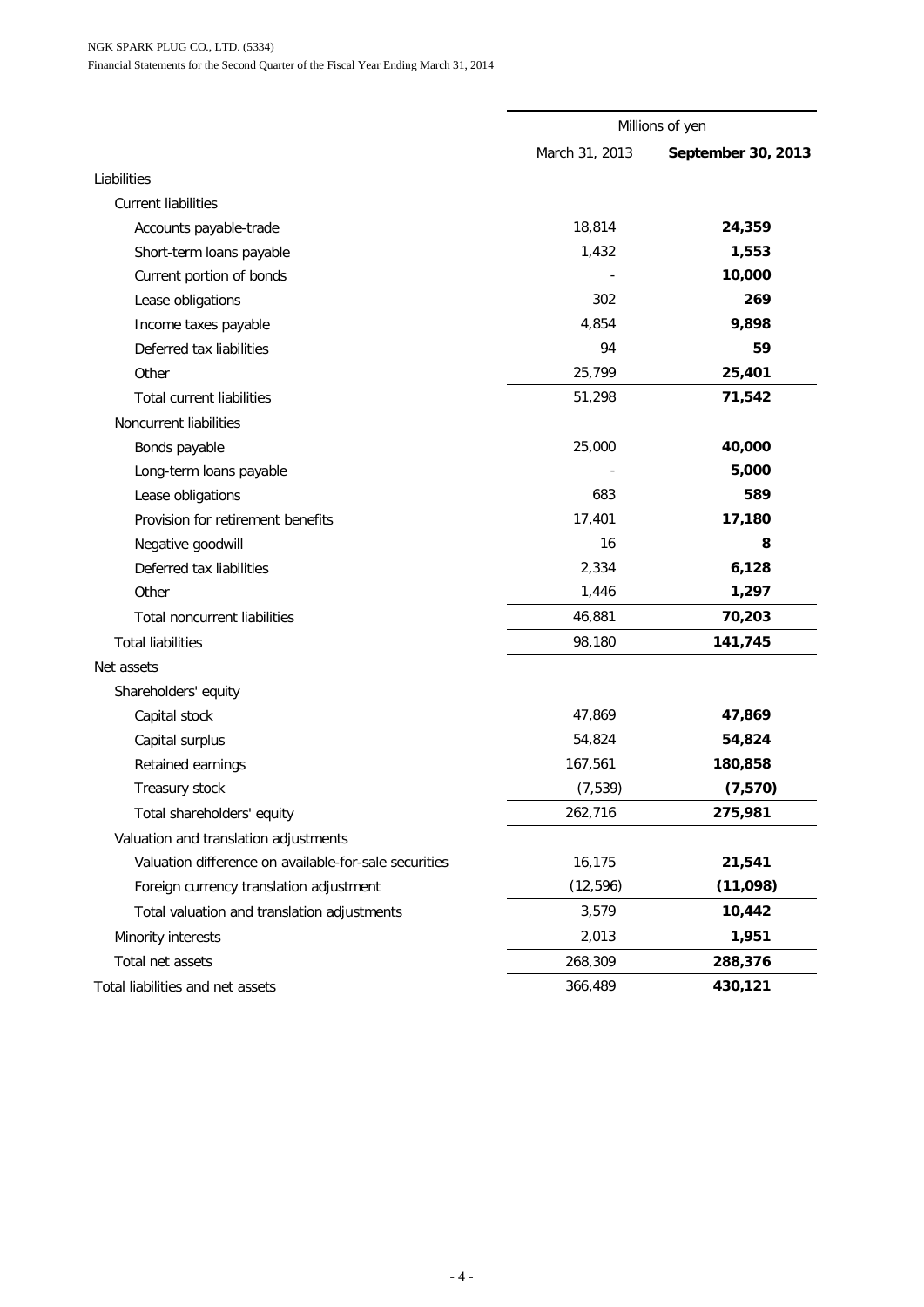### **Consolidated Quarterly Statement of Operations for the Six Months Ended September 30, 2012 and 2013**

|                                                            | Millions of yen |          |  |  |
|------------------------------------------------------------|-----------------|----------|--|--|
|                                                            | 2012            | 2013     |  |  |
| Net sales                                                  | 132,749         | 162,155  |  |  |
| Cost of sales                                              | 100,918         | 112,563  |  |  |
| Gross profit                                               | 31,831          | 49,592   |  |  |
| Selling, general and administrative expenses               | 21,962          | 26,268   |  |  |
| Operating income                                           | 9,868           | 23,324   |  |  |
| Non-operating income                                       |                 |          |  |  |
| Interest income                                            | 574             | 522      |  |  |
| Dividends income                                           | 329             | 439      |  |  |
| Amortization of negative goodwill                          | 8               | 8        |  |  |
| Equity in earnings of affiliates                           | 247             | 152      |  |  |
| Foreign exchange gain                                      |                 | 498      |  |  |
| Other                                                      | 474             | 442      |  |  |
| Total non-operating income                                 | 1,634           | 2,063    |  |  |
| Non-operating expenses                                     |                 |          |  |  |
| Interest expenses                                          | 291             | 232      |  |  |
| Foreign exchange losses                                    | 1,329           |          |  |  |
| Depreciation of inactive noncurrent assets                 | 221             | 129      |  |  |
| Other                                                      | 323             | 360      |  |  |
| Total non-operating expenses                               | 2,166           | 722      |  |  |
| Ordinary income                                            | 9,336           | 24,664   |  |  |
| Extraordinary income                                       |                 |          |  |  |
| Gain on sales of property, plant and equipment             | 71              | 71       |  |  |
| Gain on sales of investment securities                     |                 | 11       |  |  |
| Total extraordinary income                                 | 71              | 82       |  |  |
| <b>Extraordinary loss</b>                                  |                 |          |  |  |
| Loss on sales or disposal of property, plant and equipment | 187             | 258      |  |  |
| Loss on valuation of investment securities                 | 44              |          |  |  |
| Total extraordinary losses                                 | 231             | 258      |  |  |
| Income before income taxes and minority interests          | 9,177           | 24,488   |  |  |
| Income taxes-current                                       | 2,458           | 9,809    |  |  |
| Income taxes-deferred                                      | (990)           | (1, 171) |  |  |
| Total income taxes                                         | 1,467           | 8,638    |  |  |
| Income before minority interests                           | 7,709           | 15,849   |  |  |
| Minority interests in income                               | 116             | 158      |  |  |
| Net income                                                 | 7,592           | 15,691   |  |  |
|                                                            |                 |          |  |  |
|                                                            | Yen             |          |  |  |
| Net income per share                                       |                 |          |  |  |
| - Basic                                                    | 34.88           | 72.09    |  |  |
| - Diluted                                                  |                 |          |  |  |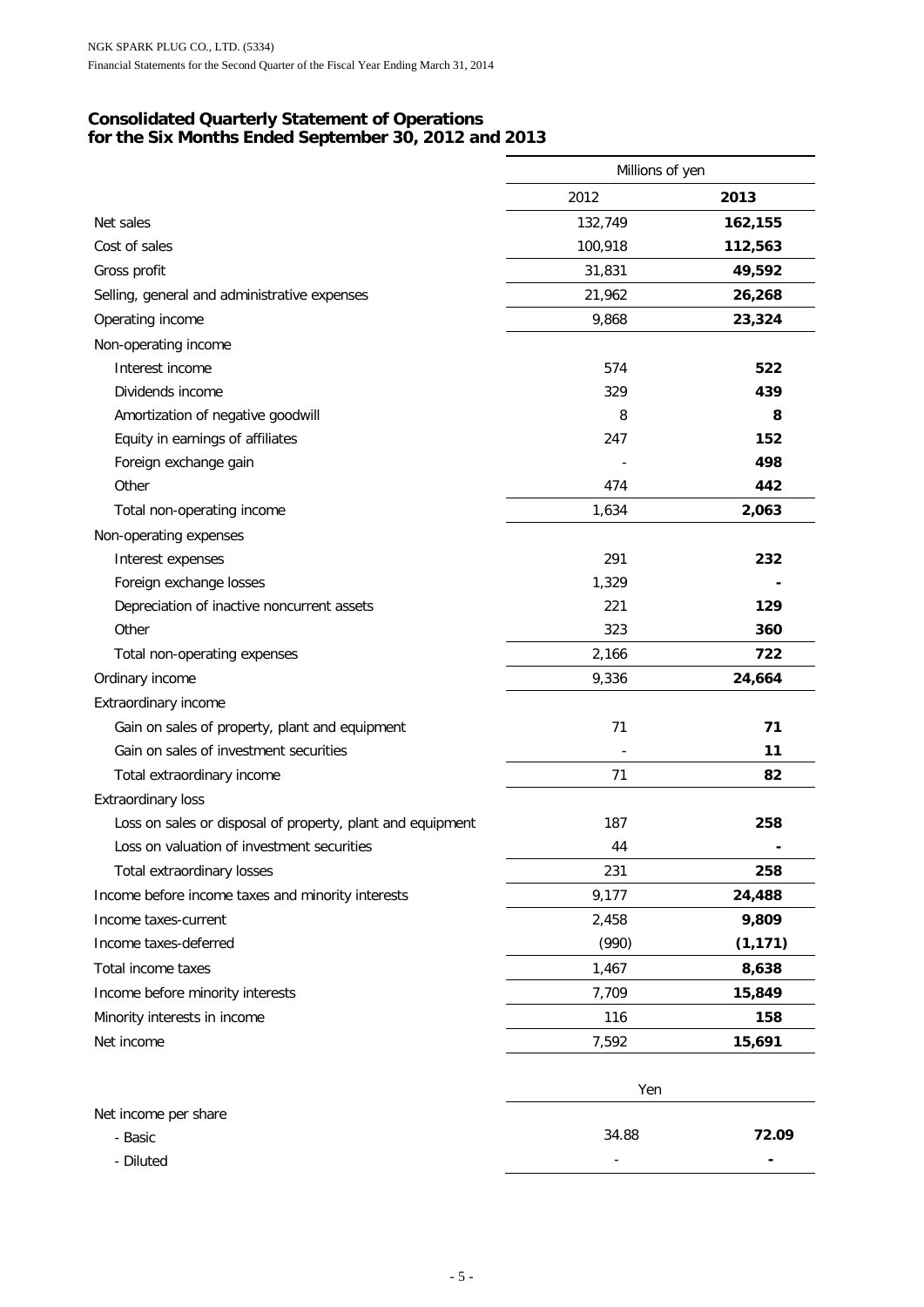### **Consolidated Statements of Comprehensive Income for the Six Months Ended September 30, 2012 and 2013**

|                                                                       | Millions of yen |        |  |
|-----------------------------------------------------------------------|-----------------|--------|--|
|                                                                       | 2012            | 2013   |  |
| Income before minority interests                                      | 7.709<br>15,849 |        |  |
| Other comprehensive income                                            |                 |        |  |
| Valuation difference on available-for-sale securities                 | (3,539)         | 5,356  |  |
| Foreign currency translation adjustment                               | (1,978)         | 1,192  |  |
| Share of other comprehensive income of associates accounted for using |                 |        |  |
| equity method                                                         | 38              | 254    |  |
| Total other comprehensive income                                      | (5, 479)        | 6,803  |  |
| Comprehensive income                                                  | 2,229           | 22,653 |  |
| Comprehensive income attributable to                                  |                 |        |  |
| Comprehensive income attributable to owners of the parent             | 2.090           | 22,554 |  |
| Comprehensive income attributable to minority interests               | 139             | 98     |  |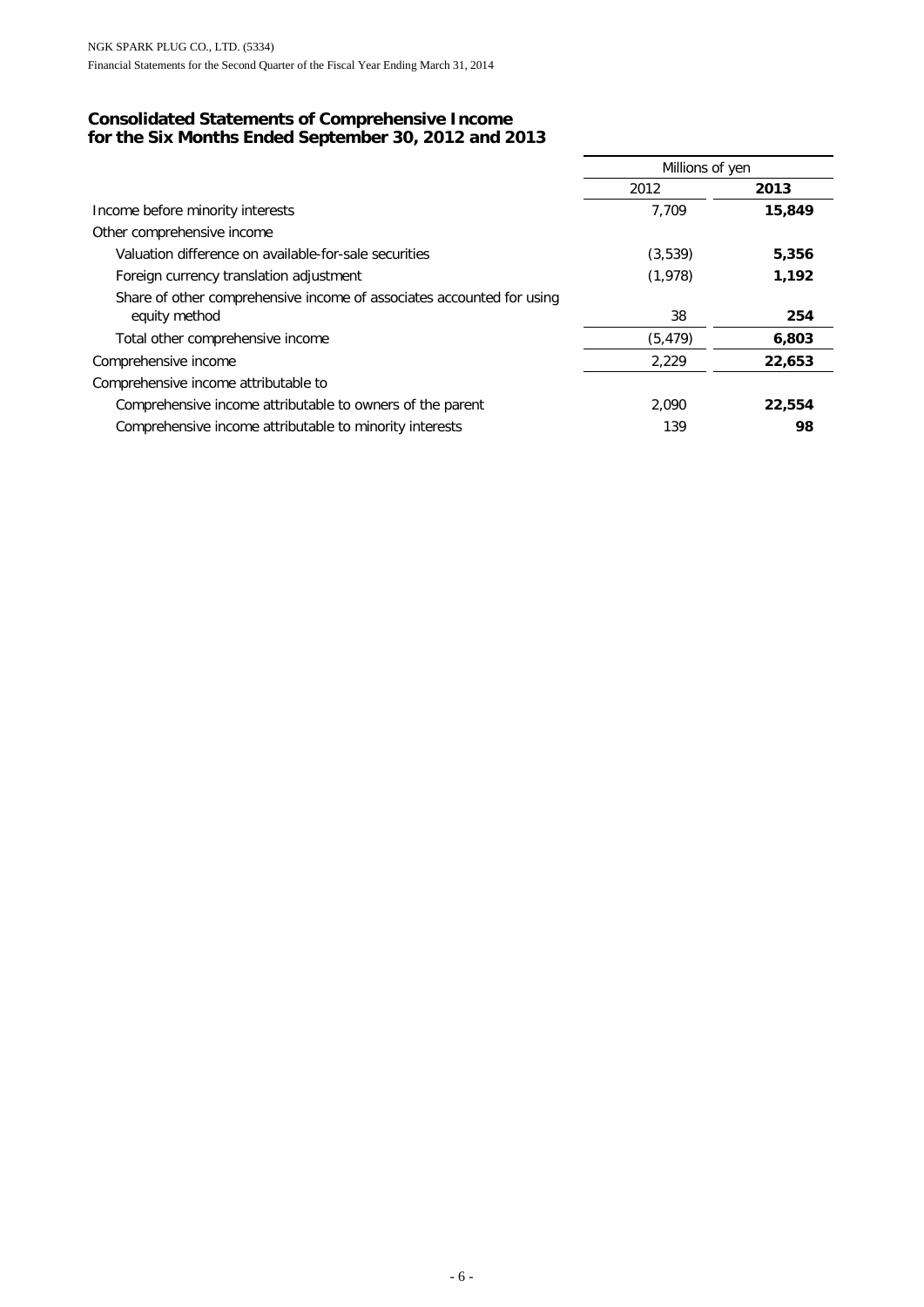# **Consolidated Quarterly Statements of Cash Flows for the six Months Ended September 30, 2012 and 2013**

|                                                             | Millions of yen |           |  |
|-------------------------------------------------------------|-----------------|-----------|--|
|                                                             | 2012            | 2013      |  |
| Net cash provided by (used in) operating activities         |                 |           |  |
| Income before income taxes and minority interests           | 9,177           | 24,488    |  |
| Depreciation and amortization                               | 6,041           | 5,410     |  |
| Amortization of goodwill                                    | (8)             | (8)       |  |
| (Decrease) increase in provision for retirement benefits    | (153)           | (211)     |  |
| Interest and dividends income                               | (903)           | (961)     |  |
| Interest expenses                                           | 291             | 232       |  |
| Equity in (earnings) losses of affiliates                   | (247)           | (152)     |  |
| Loss (gain) on disposal of noncurrent assets                | 115             | 187       |  |
| Loss (gain) on valuation of investment securities           | 44              |           |  |
| (Increase) decrease in notes and accounts receivable-trade  | 999             | (4, 752)  |  |
| Decrease (increase) in inventories                          | (547)           | 2,455     |  |
| Increase (decrease) in notes and accounts payable-trade     | (2, 163)        | 3,610     |  |
| Other, net                                                  | (514)           | (561)     |  |
| Subtotal                                                    | 12,130          | 29,736    |  |
| Interest and dividends income received                      | 1,009           | 988       |  |
| Interest expenses paid                                      | (321)           | (225)     |  |
| Income taxes paid                                           | (1, 841)        | (4,839)   |  |
| Net cash provided by (used in) operating activities         | 10,977          | 25,659    |  |
| Net cash (used in) provided by investment activities        |                 |           |  |
| Net (increase) decrease in time deposits                    | 218             | (738)     |  |
| Net (increase) decrease in short-term investment securities | (2,094)         | (7,992)   |  |
| Purchase of property, plant and equipment                   | (6, 759)        | (19, 933) |  |
| Purchase of intangible assets                               | (274)           | (418)     |  |
| Purchase of investment securities                           | (2, 514)        | (3,078)   |  |
| Proceeds from sales and redemption of investment securities | 10,100          | 3,107     |  |
| Other, net                                                  | 61              | (522)     |  |
| Net cash (used in) provided by investment activities        | (1, 262)        | (29, 577) |  |
| Net cash provided by (used in) financing activities         |                 |           |  |
| Net increase (decrease) in short-term loans payable         | (24)            | 62        |  |
| Proceeds from long-term loans payable                       |                 | 5,000     |  |
| Proceeds from issuance of bonds                             |                 | 24,877    |  |
| Redemption of bonds                                         | (10,000)        |           |  |
| Purchase of treasury stock                                  | (6)             | (31)      |  |
| Proceeds from sales of treasury stock                       | 0               |           |  |
| Cash dividends paid                                         | (2, 398)        | (2, 398)  |  |
| Other, net                                                  | (340)           | (339)     |  |
| Net cash provided by (used in) financing activities         | (12, 769)       | 27,171    |  |
| Effect of exchange rate change on cash and cash equivalents | (285)           | 421       |  |
| Net increase (decrease) in cash and cash equivalents        | (3, 340)        | 23,675    |  |
| Cash and cash equivalents at beginning of period            | 51,824          | 49,874    |  |
| Cash and cash equivalents at end of period                  | 48,483          | 73,549    |  |